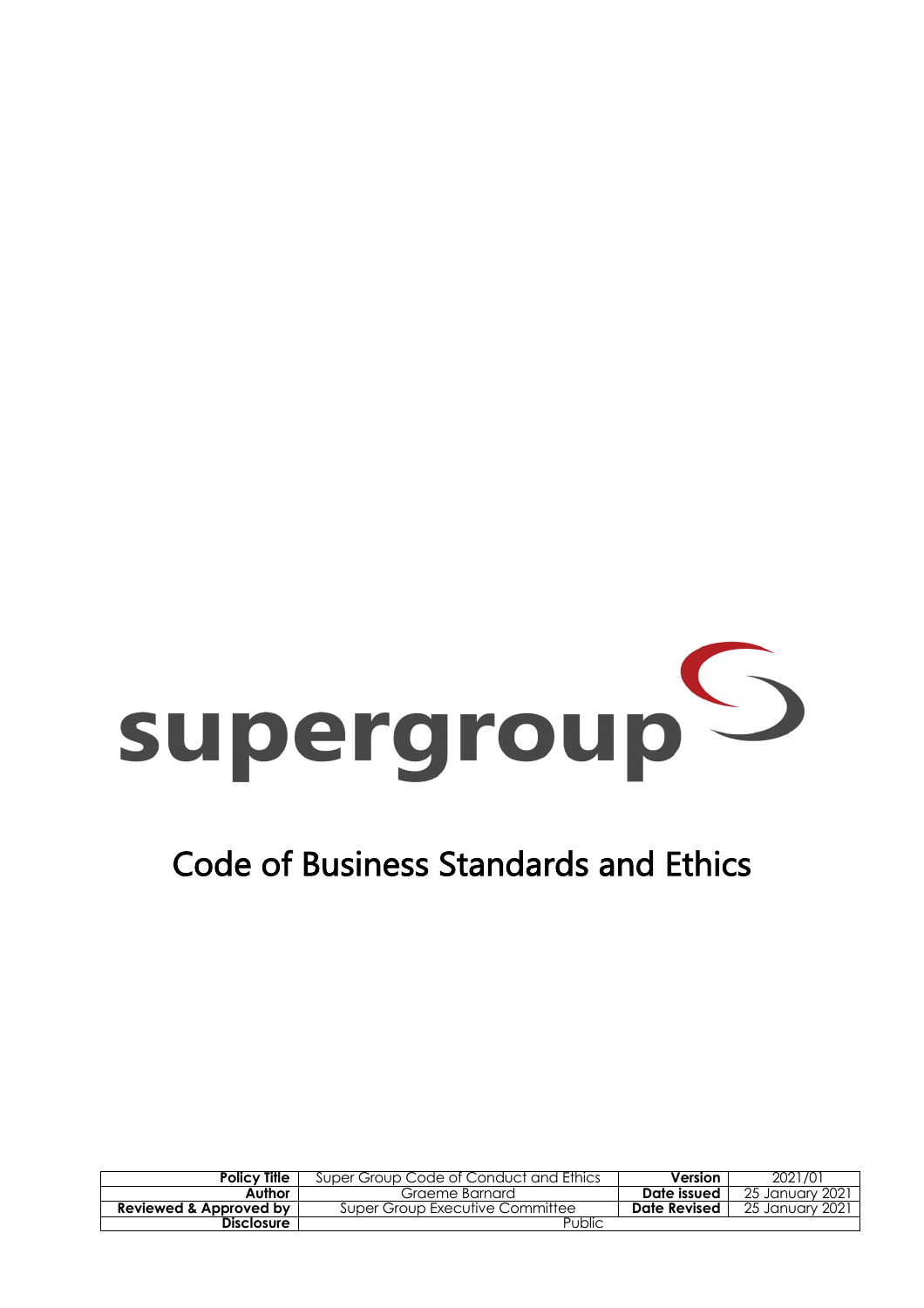|     | <b>CODE OF BUSINESS STANDARDS AND ETHICS</b>                                                                                                                                                                                                                                                                                                                                                                                                                                                 | 3                                                                          |
|-----|----------------------------------------------------------------------------------------------------------------------------------------------------------------------------------------------------------------------------------------------------------------------------------------------------------------------------------------------------------------------------------------------------------------------------------------------------------------------------------------------|----------------------------------------------------------------------------|
| 1.  | <b>About Super Group</b>                                                                                                                                                                                                                                                                                                                                                                                                                                                                     | 3                                                                          |
| 2.  | <b>Strategic Vision</b>                                                                                                                                                                                                                                                                                                                                                                                                                                                                      | 4                                                                          |
| 3.  | <b>Our Values</b>                                                                                                                                                                                                                                                                                                                                                                                                                                                                            | 4                                                                          |
| 4.  | <b>Ethical Standards</b>                                                                                                                                                                                                                                                                                                                                                                                                                                                                     | 4                                                                          |
| 5.  | <b>Fair and Ethical Decision Making</b>                                                                                                                                                                                                                                                                                                                                                                                                                                                      | 5                                                                          |
| 6.  | <b>Protection of Company Property</b><br>INTELLECTUAL PROPERTY AND PERSONAL INFORMATION<br>PROTECTION OF CONFIDENTIAL INFORMATION<br><b>COMPANY ASSETS</b>                                                                                                                                                                                                                                                                                                                                   | $\overline{\mathbf{z}}$<br>7<br>8<br>8                                     |
| 7.  | Labour Standards and Human Rights<br>DIGNITY, FAIR TREATMENT AND NO HARASSMENT<br>FORCED LABOUR AND CHILD LABOUR<br><b>WORKING HOURS AND LEAVE</b><br><b>WAGES AND BENEFITS</b><br>FREEDOM OF ASSOCIATION<br>ANTI-DISCRIMINATION<br>THIRD PARTY EMPLOYMENT AGENCIES<br>FAIR EMPLOYMENT PROCEDURES AND REMEDIES<br>LAND RIGHTS OF COMMUNITIES<br><b>GRIEVANCE SYSTEMS</b><br><b>EMERGENCY PREPAREDNESS AND RESPONSE</b><br><b>INCIDENT MANAGEMENT</b><br><b>WORKING AND LIVING CONDITIONS</b> | 8<br>9<br>9<br>9<br>9<br>9<br>10<br>10<br>10<br>10<br>11<br>11<br>11<br>11 |
| 8.  | <b>Health and Safety</b>                                                                                                                                                                                                                                                                                                                                                                                                                                                                     | 11                                                                         |
| 9.  | Transformation                                                                                                                                                                                                                                                                                                                                                                                                                                                                               | 12                                                                         |
| 10. | <b>Employee Responsibilities</b>                                                                                                                                                                                                                                                                                                                                                                                                                                                             | 12                                                                         |
| 11. | <b>Responsibilities to Sustainability</b>                                                                                                                                                                                                                                                                                                                                                                                                                                                    | 13                                                                         |
| 12. | <b>Supplier's Responsibilities</b>                                                                                                                                                                                                                                                                                                                                                                                                                                                           | 15                                                                         |
| 13. | Non Compliance                                                                                                                                                                                                                                                                                                                                                                                                                                                                               | 15                                                                         |

| Policv Title           | Super Group Code of Conduct and Ethics | Version              | 2021/01              |  |
|------------------------|----------------------------------------|----------------------|----------------------|--|
| Author                 | Graeme Barnard                         | Date issued          | 25 January 2021      |  |
| Reviewed & Approved by | Super Group Executive Committee        | <b>IDate Revised</b> | 2021<br>25 Januarv : |  |
| <b>Disclosure</b>      | Public                                 |                      |                      |  |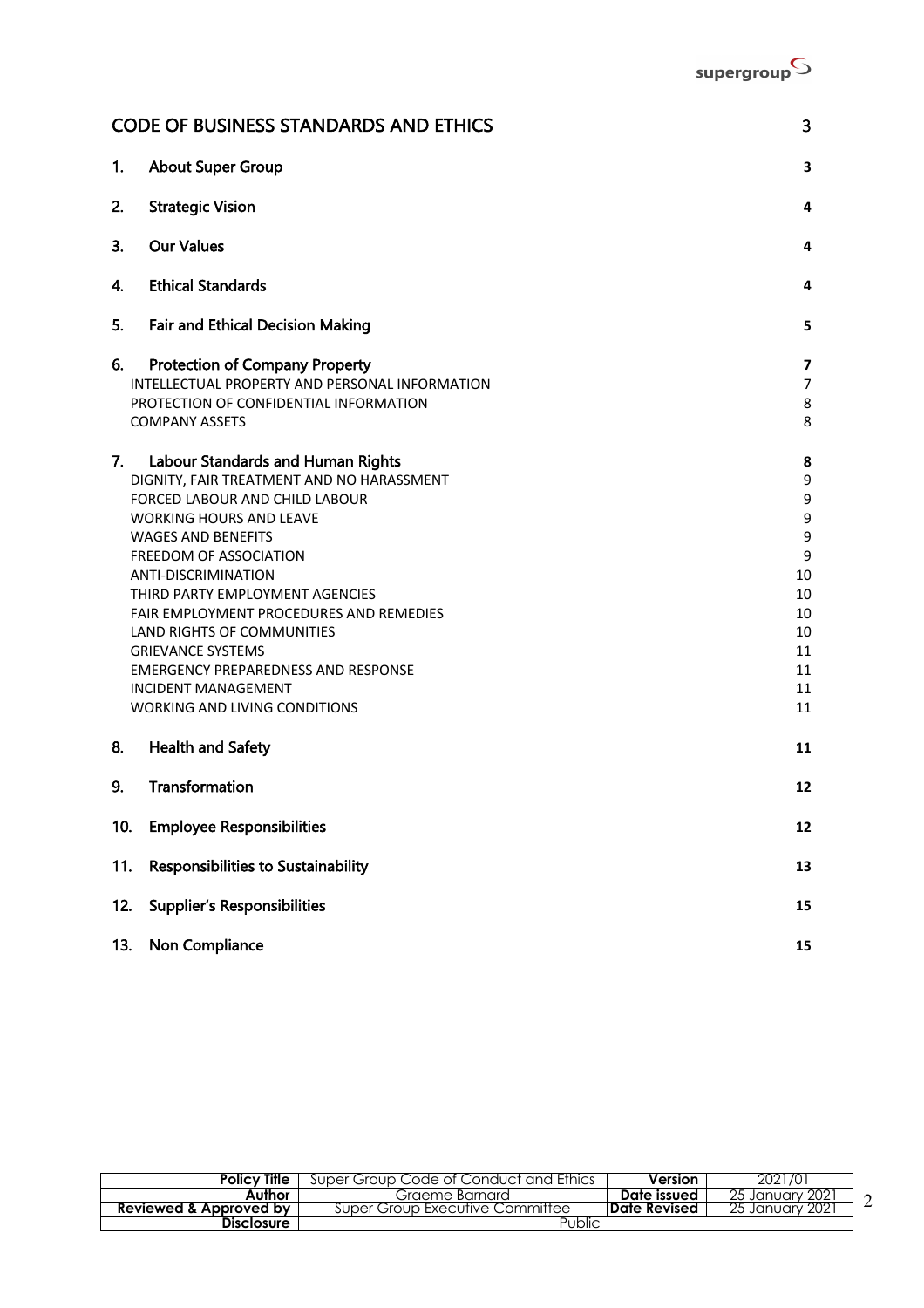

## CODE OF BUSINESS STANDARDS AND ETHICS

### 1. About Super Group

Super Group Limited (Registration Number 1943/016107/06), the holding company of Super Group, is a company listed on the Main Board of the JSE Limited in the "Industrial Transportation" sector, incorporated on 16 June 1943 and domiciled in the Republic of South Africa. Super Group is a leading transport logistics and mobility group, headquartered in South Africa with operations in Africa, Australia, New Zealand and the United Kingdom. Super Group, founded in 1986, has been listed on the JSE since 1996, and includes supply chain, dealerships and fleet solutions businesses focused on offering a comprehensive range of services, utilising world-class skills and technology.

Our corporate identity reflects the high standards of operational excellence that we strive for within our group. We therefore adhere and demand strict adherence to our brand standards in the application of our logo both internally within our company and externally by our stakeholders, partners, suppliers and customers.

Super Group is a firm believer in the maxim that a company is only as good as its people. The Super Group employee is loyal, committed and enthusiastic, focusing on developing client relationships, and is supported by a corporate culture that is performance driven but grounded in a strong foundation of ethical and moral values. We will continue to invest in development of our people to ensure they have the appropriate skills to perform their job to the best of their abilities whilst adding value to our clients' operations.

At Super Group we are committed to the highest ethical standards in business. We expect high ethical standards of ourselves, our colleagues, stakeholders, partners, suppliers and customers. This code has been developed to make these values and expected behaviours clear.

| <b>Policy Title</b>    | Super Group Code of Conduct and Ethics | Version              | 2021/01            |  |
|------------------------|----------------------------------------|----------------------|--------------------|--|
| Author                 | Graeme Barnard                         | Date issued          | 25 January 2021    |  |
| Reviewed & Approved by | Super Group Executive Committee        | <b>IDate Revised</b> | 2021<br>25 January |  |
| <b>Disclosure</b>      | Public                                 |                      |                    |  |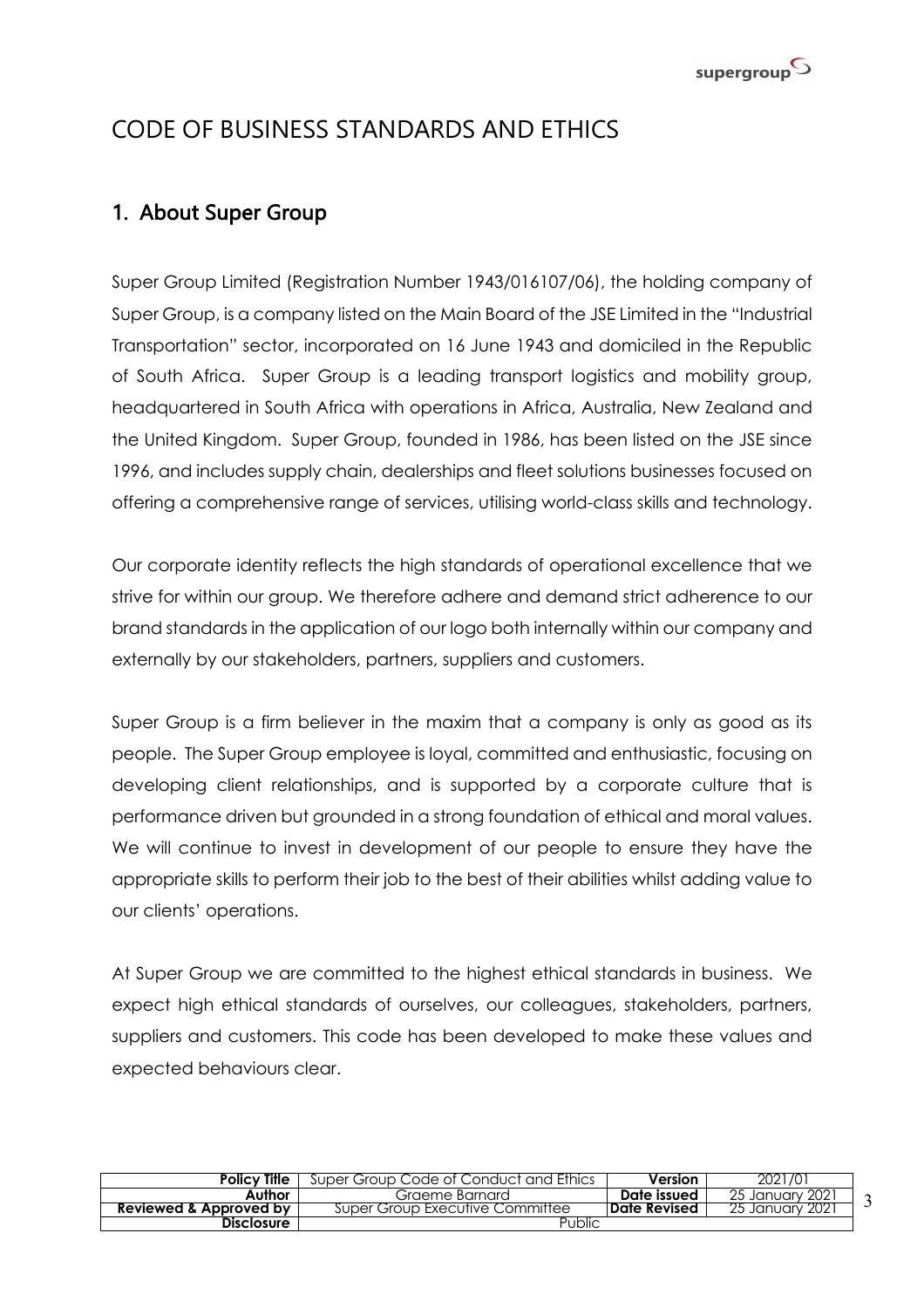

We declare that Super Group Ltd. is in compliance with the International Labour Organisation's (ILO) definition of decent work, namely equal opportunities for women and men to obtain decent and productive work, in conditions of freedom, equity, security and human dignity.

### 2. Strategic Vision

The strategic vision of Super Group is to provide end-to-end supply chain solutions, fleet management and dealership services to a diversified customer base in Africa, Australia, the United Kingdom, Europe and New Zealand and to become a leading transport logistics and mobility group in the countries in which it operates.

### 3. Our Values

- **•** Trustworthiness.
- Open communication.
- Respect.
- **Collaboration and knowledge sharing.**
- **Ownership and accountability for our purpose.**
- **•** Innovation and thinking.
- Recognition and fun.

### 4. Ethical Standards

At Super Group we are committed to the highest ethical standards in business. We are committed to implementing the Company's core principles and values when dealing with colleagues, customers, clients, government authorities, creditors, suppliers, the environment and the community as whole. These principles and values include that we:

| <b>Policy Title</b>    | Super Group Code of Conduct and Ethics | Version              | 2021/01                |
|------------------------|----------------------------------------|----------------------|------------------------|
| Author                 | Graeme Barnard                         | Date issued          | 25 January 2021        |
| Reviewed & Approved by | Super Group Executive Committee        | <b>IDate Revised</b> | <u>25 January 2021</u> |
| <b>Disclosure</b>      | Public                                 |                      |                        |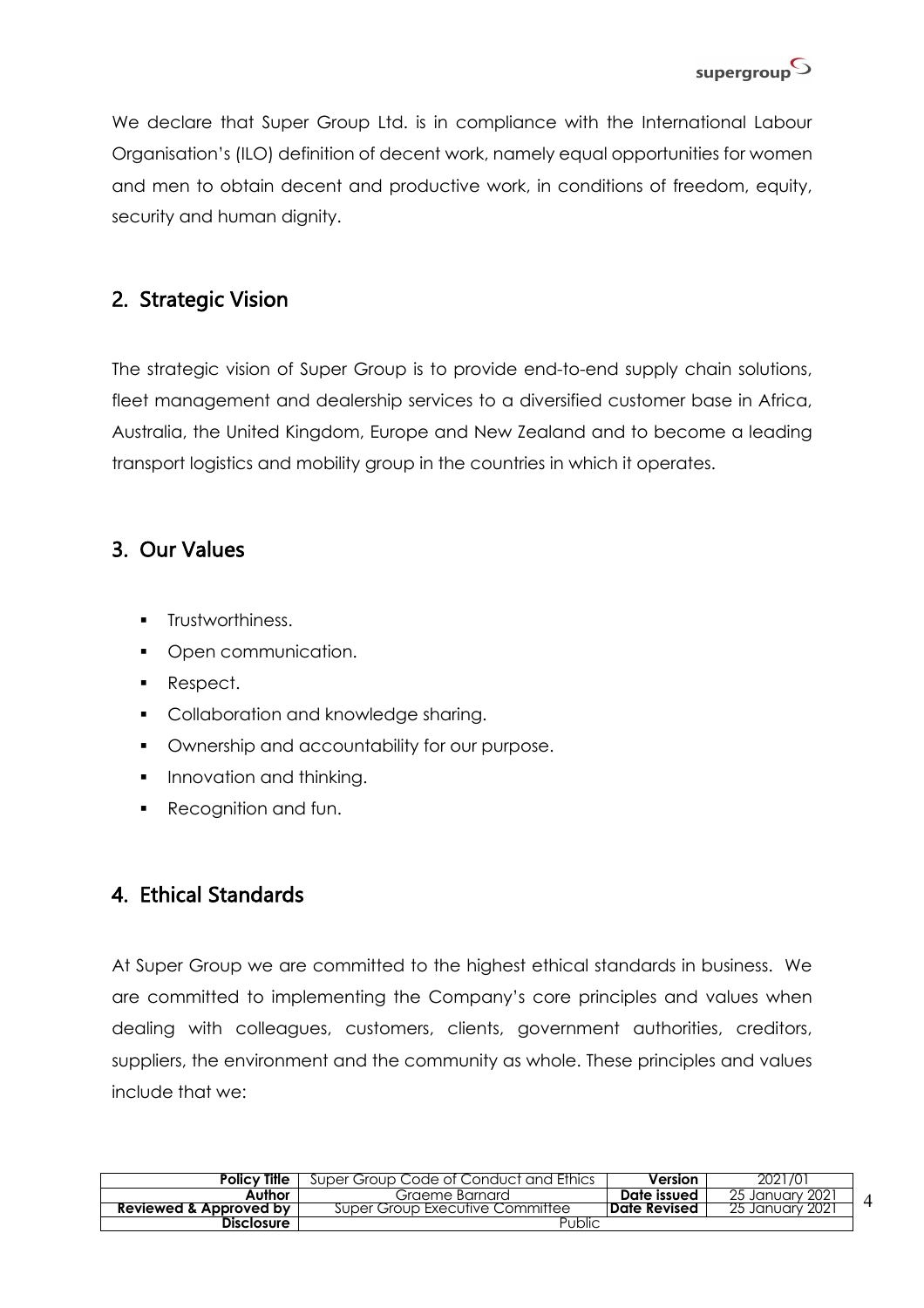

- are focused on delivering excellence to our clients;
- **•** always act in a trustworthy manner, affirming our integrity;
- **•** reward initiative, leadership and innovation;
- **encourage mutual respect, collaboration and knowledge sharing;**
- § foster a culture of ownership and accountability and recognise the contribution and importance of each employee;
- render products and services that meet the specifications and quality and safety criteria specified in the relevant contract documents and are safe for their intended use; and
- provide a positive and dynamic workplace environment, placing importance on the achievement of work/life balance.

Super Group is dedicated to delivering outstanding performance to all stakeholders, including employees, investors, customers and suppliers. We aspire to be the leader in our field while operating openly, with honesty, integrity and responsibility and maintaining a strong sense of corporate social responsibility. In maintaining our corporate social responsibility, Super Group conducts business ethically and according to our values, encourages community initiatives, considers the environment and ensures a safe and professional workplace.

We expect high ethical standards of ourselves and our colleagues in order to maintain community and stakeholder trust in us. This code has been developed to make these values and expected behaviours clear. It applies to all employees, contractors, volunteers, suppliers, agents and anyone who represents Super Group.

### 5. Fair and Ethical Decision Making

Super Group strives to deal fairly with our customers, suppliers, competitors and employees. We do not condone anyone taking unfair advantage of people or situations through unfair dealing or unethical behaviour.

| Policv Title           | Super Group Code of Conduct and Ethics | <b>Version</b>       | 2021/01                |
|------------------------|----------------------------------------|----------------------|------------------------|
| Author                 | Graeme Barnard                         | Date issued          | -25 January 2021       |
| Reviewed & Approved by | Super Group Executive Committee        | <b>IDate Revised</b> | <u>25 January 2021</u> |
| <b>Disclosure</b>      | Public                                 |                      |                        |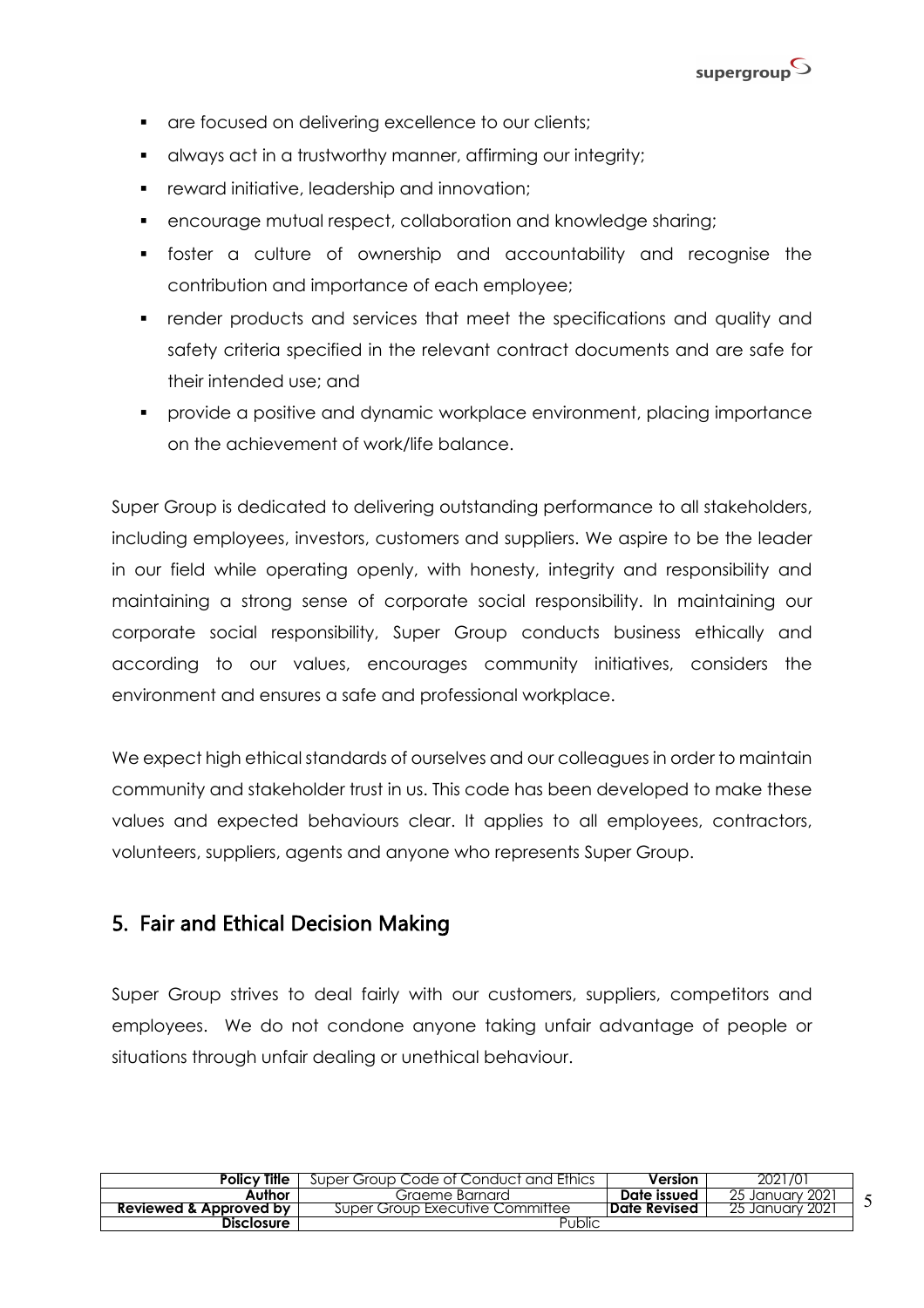

The values and responsibilities outlined in section 1 and 2 above should be used as the basis for determining the appropriate course of action when an employee is faced with making any business.

When making business decisions, employees must consider that the decision should:

- be in full compliance with all applicable local, national and international laws and regulations as well as contractual terms and conditions agreed upon with customers and suppliers that Super Group is committed to;
- be consistent with Super Group's policies, values and principles;
- be free from any conflict of interest and not lead to a personal gain that the employee would not otherwise be entitled to;
- § not be perceived by a member of the public, colleagues, customers or suppliers as inappropriate; and
- be capable of withstanding scrutiny.

Fair competition laws are intended to promote vigorous competition in a free market. It is in Super Group's best interest to promote free and open competition. Super Group must make its own business decisions, free from understandings or agreements with competitors or suppliers that restrict competition. We consider compliance with these laws of vital importance.

As part of our commitment to fair trading, employees will:

- § fulfil Super Group's requirements in awarding orders, contracts and commitments to suppliers of goods and services on a sound business basis;
- not make decisions based on personal preferences or bias;
- not collude with any competitor of Super Group in respect of the sharing of customer information, fixing of prices or the rigging of tenders;
- not unfairly differentiate between customers when supplying products or services;

| <b>Policy Title</b>    | Super Group Code of Conduct and Ethics | Version              | 2021/01            |  |
|------------------------|----------------------------------------|----------------------|--------------------|--|
| Author                 | Graeme Barnard                         | Date issued          | 25 January 2021    |  |
| Reviewed & Approved by | Super Group Executive Committee        | <b>IDate Revised</b> | 2021<br>25 January |  |
| <b>Disclosure</b>      | Public                                 |                      |                    |  |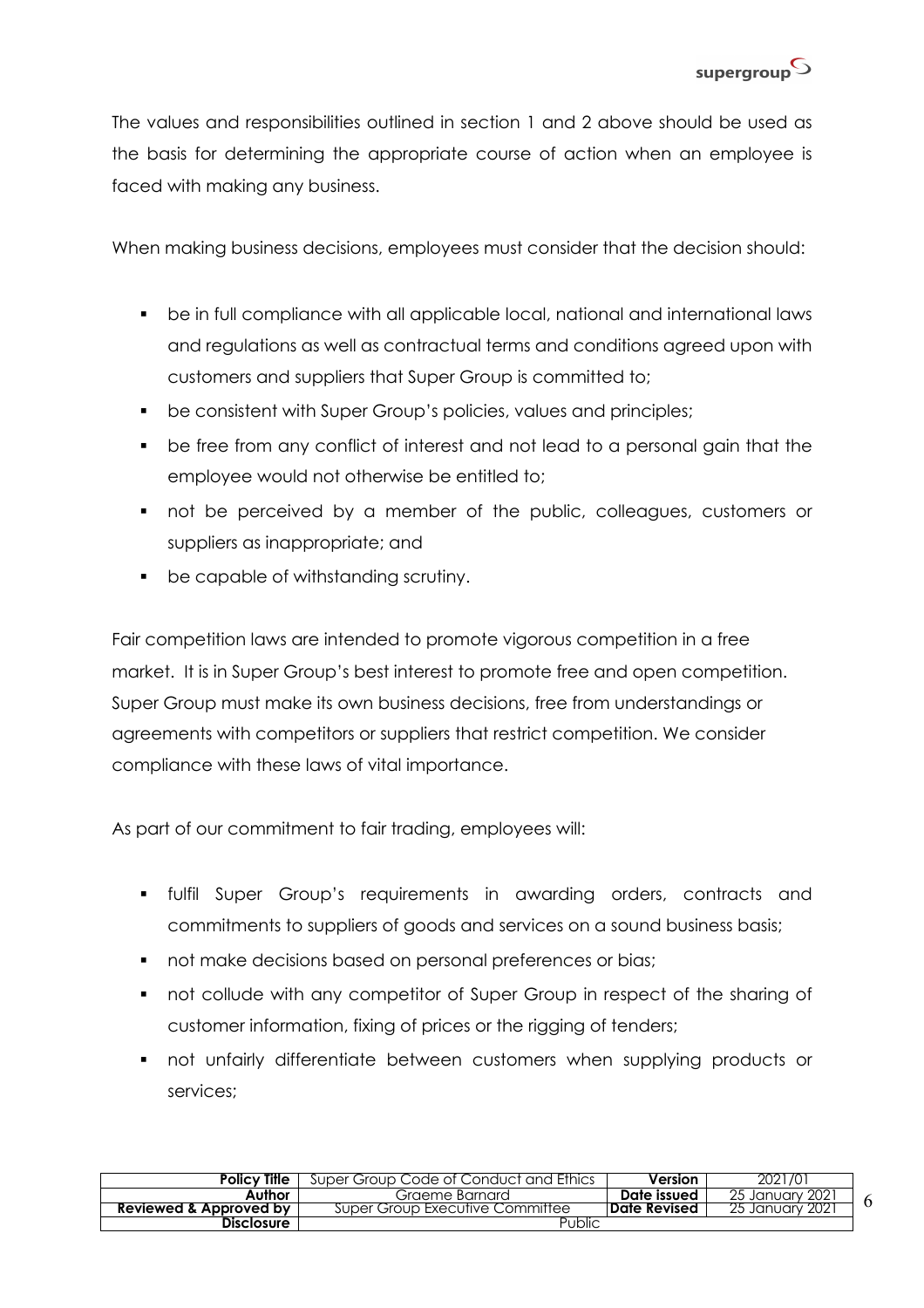- not refuse to deal with, or discriminate against, a customer or supplier for any improper reason;
- not engage in any form of bribery, corruption or extorsion and conduct business honestly and ethically in an open and transparent way;
- not engage in any form of actual or attempted money laundering;
- § not use confidential company information to either engage in or support insider trading;
- **•** ensure all business and commercial dealings are transparently performed and accurately recorded in the business' books and records;
- not give or accept of any gifts to create improper influence or obligate the recipient for any business opportunity (gift giving should occur sparingly and always be legitimate and aligned with company policy);
- not intimidate or threaten another person or organisation; and
- not make use of suppliers that source or supply counterfeit products.

Super Group has an anti-crime policy that addresses crime in general, including fraud and corruption. The Internal Audit Department is very active and makes use of both reactive and proactive approaches in dealing with criminal or unacceptable activity. Super Group makes of an external service provider to facilitate and handle the reporting of dishonesty, fraud and other inappropriate behaviour. Whistle-blowers may call 0800-007-117 with anonymous tip-offs 24 hours a day, 365 days a year. The hotline supports the Group's approach of zero tolerance of unethical behaviour. This provides employees, customers and suppliers with the opportunity to help the group identify and eradicate all forms of crime.

### 6. Protection of Company Property

#### INTELLECTUAL PROPERTY AND PERSONAL INFORMATION

§ Super Group's confidential information and intellectual property rights must be safeguarded against misuse, mishandling, counterfeit, theft, fraud or improper disclosure in accordance with applicable law and the contractual terms with

| <b>Policy Title</b>    | Super Group Code of Conduct and Ethics | Version      | 2021/01                |
|------------------------|----------------------------------------|--------------|------------------------|
| Author                 | Graeme Barnard                         | Date issued  | 25 January 2021        |
| Reviewed & Approved by | Super Group Executive Committee        | Date Revised | <u>25 January 2021</u> |
| <b>Disclosure</b>      | Public                                 |              |                        |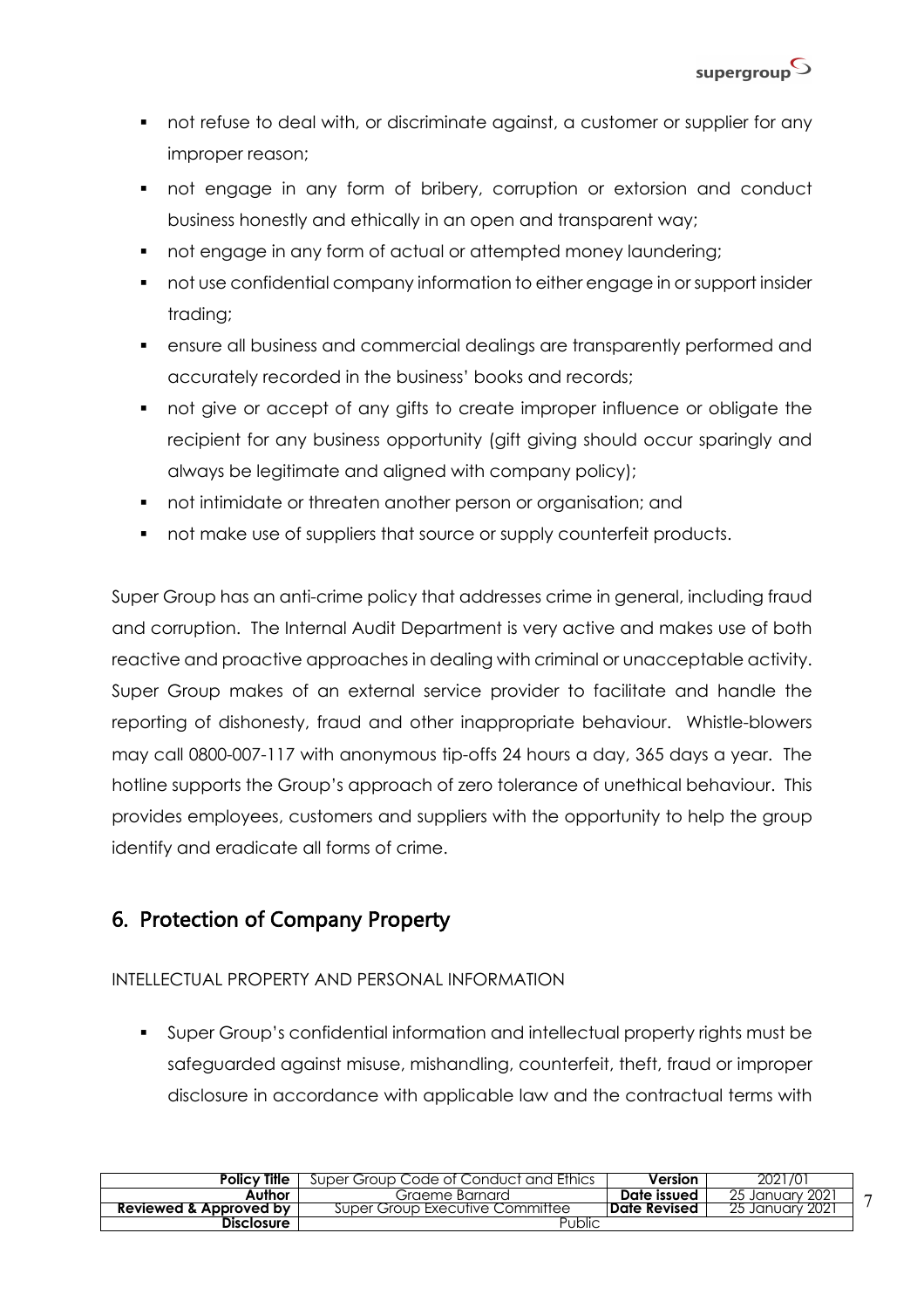

Super Group.

§ All and any personal information about individuals, such as Super Group's consumers or employees, must be handled with full respect for the protection of their privacy and for all relevant privacy laws and regulations, for example the Protection of Personal Information (POPI) Act and the Promotion of Access to Information Act (PAIA).

#### PROTECTION OF CONFIDENTIAL INFORMATION

§ Employees, business partners and suppliers should take all reasonable measures to prevent the disclosure of confidential Super Group information. The disclosure of any confidential, proprietary or sensitive information is strictly prohibited.

#### COMPANY ASSETS

• Physical property and resources are made available to each of us to help us do our jobs. When you safeguard the Company's assets, you safeguard our ability to grow and to thrive. Never lend, sell or give them away unless you are authorised to do so.

### 7. Labour Standards and Human Rights

The Bill of Rights, Chapter 2 of the Constitution, enshrines the fundamental human rights of all people living in South Africa. Super Group upholds these rights.

Super Group expects its directors and employees to comply with these principles and to act in the best interest of Super Group at all times. Super Group also expects its stakeholders, partners, suppliers and customers to comply and adhere to these principles.

| Policy Title             | Super Group Code of Conduct and Ethics | Version              | 2021/01                |
|--------------------------|----------------------------------------|----------------------|------------------------|
| Author                   | Graeme Barnard                         | Date issued          | 25 January 2021        |
| Reviewed & Approved by 1 | Super Group Executive Committee        | <b>IDate Revised</b> | <u>25 January 2021</u> |
| <b>Disclosure</b>        | Public                                 |                      |                        |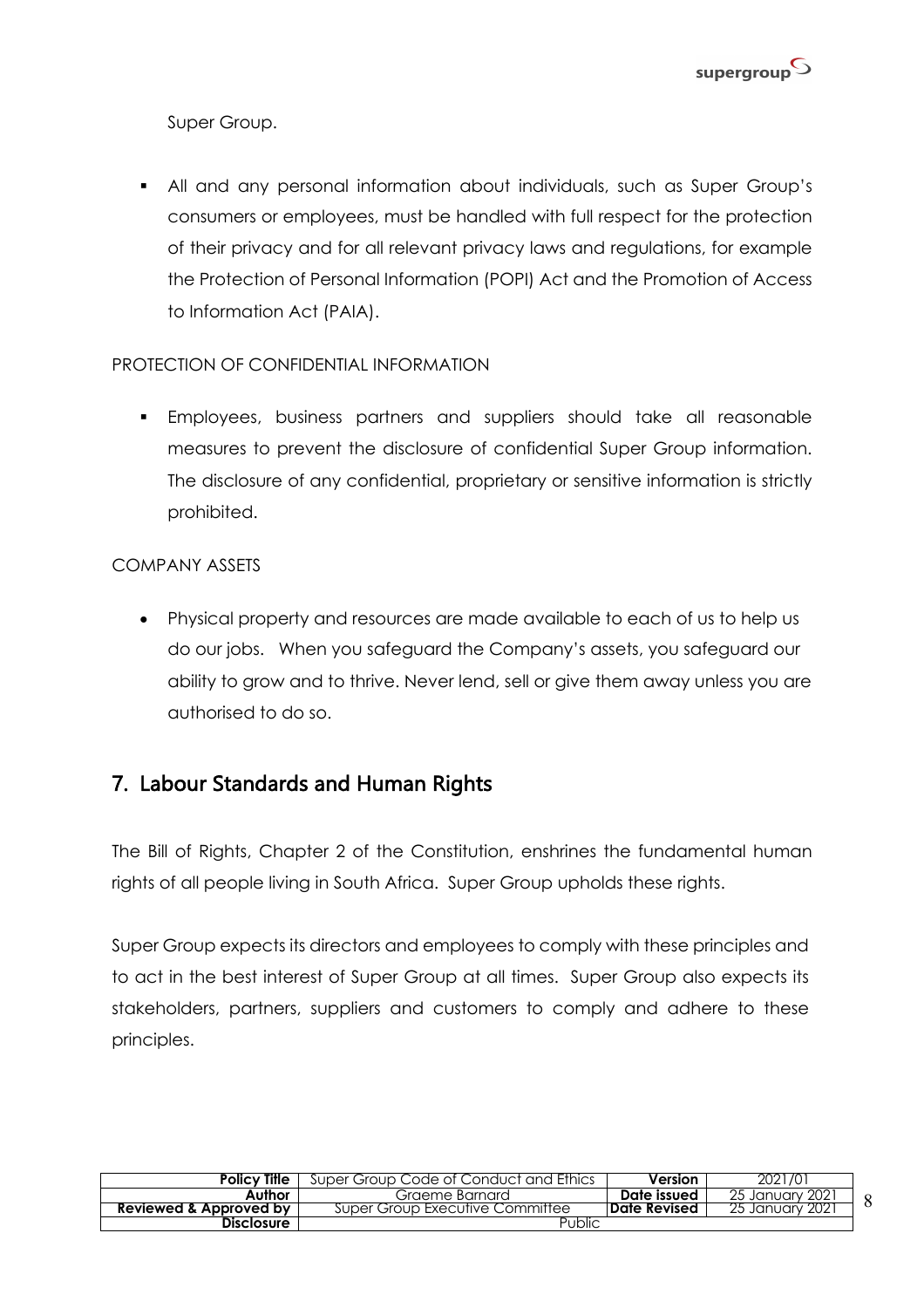

#### DIGNITY, FAIR TREATMENT AND NO HARASSMENT

■ It is Super Group's objective to create an environment that promotes diversity, respect for human rights and equal opportunity where all employees are treated with dignity and fairness. Super Group has a zero-tolerance stance towards any form of unlawful discrimination, victimisation or harassment.

#### FORCED LABOUR AND CHILD LABOUR

§ Super Group prohibits the use of any form of child labour or forced labour. Super Group has a zero tolerance policy in this regard. Super Group shall not employ any child that has not attained the minimum legal working age, and shall not make use of any involuntary labour.

#### WORKING HOURS AND LEAVE

§ Super Group adheres to the applicable legislation with regards to working hours and leave including overtime working hours, as well as annual, sick and parental leave and any other applicable leave regulations.

#### WAGES AND BENEFITS

§ Super Group adheres to the applicable legislation with regards to wages and benefits. All workers shall be paid at least the minimum prescribed wage. Super Group provides its employees with information about their employment terms and conditions, including benefits, in a format and language they can easily understand, such as a written employment contract and a timely wage statement. Deductions from wages is permitted only if and to the extent prescribed by applicable law, regulations or collective bargaining agreements.

#### FREEDOM OF ASSOCIATION

• Freedom of association and collective bargaining are fundamental human rights. Super Group respects and promotes these rights which enable workers

| <b>Policy Title</b>    | Super Group Code of Conduct and Ethics | Version              | 2021/01                   |  |
|------------------------|----------------------------------------|----------------------|---------------------------|--|
| Author                 | Graeme Barnard                         | Date issued          | 25 January 2021           |  |
| Reviewed & Approved by | Super Group Executive Committee        | <b>IDate Revised</b> | <b>2021</b><br>25 January |  |
| <b>Disclosure</b>      | Public                                 |                      |                           |  |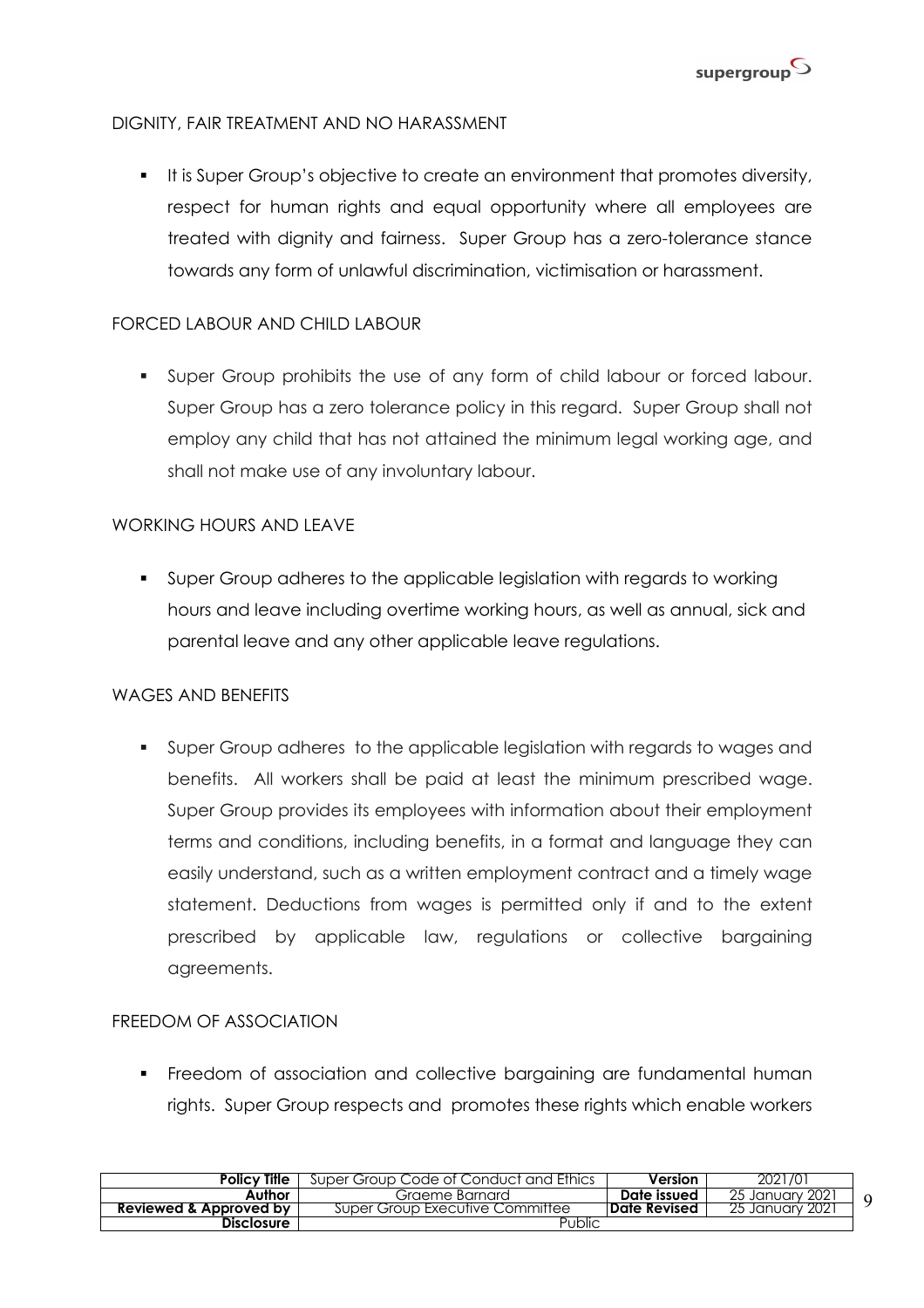

to have a voice and representation. Super Group does not discriminate against any person because of their affiliation to any organisation of own choosing. Employees shall be able to openly communicate and share ideas and concerns with management regarding working conditions and management practices without fear of discrimination, intimidation or retaliation.

#### ANTI-DISCRIMINATION

§ Super Group treats everyone with dignity and respect and provides equal opportunities and prohibits all discrimination, including but not limited to, race, gender, sex, sexual orientation, ethnic or social origin, colour, age, disability, religion, conscience, belief, culture, language and birth. Super Group does not tolerate humiliating or physical punishment or allow any Employee to be subject to verbal, psychological, physical or sexual harassment or abuse.

#### THIRD PARTY FMPI OYMENT AGENCIES

§ Super Group only uses third-party recruitment agencies that are compliant with the Super Group Supplier Code of Conduct.

#### FAIR EMPLOYMENT PROCEDURES AND REMEDIES

§ Super Group provides all employees with transparent, fair and confidential employment procedures that result in swift, unbiased and fair resolution of difficulties which may arise as part of their working relationship.

#### LAND RIGHTS OF COMMUNITIES

§ Super Group respects the rights and title to property and land of the individual, indigenous people and local communities. All negotiations with regard to their property or land, including the use of and transfers of it, adhere to the principles of free, prior and informed consent, contract transparency and disclosure.

| <b>Policy Title</b>    | Super Group Code of Conduct and Ethics | Version      | 2021/01            |  |
|------------------------|----------------------------------------|--------------|--------------------|--|
| Author                 | Graeme Barnard                         | Date issued  | January 2021<br>25 |  |
| Reviewed & Approved by | Super Group Executive Committee        | Date Revised | 202<br>January     |  |
| <b>Disclosure</b>      | Public                                 |              |                    |  |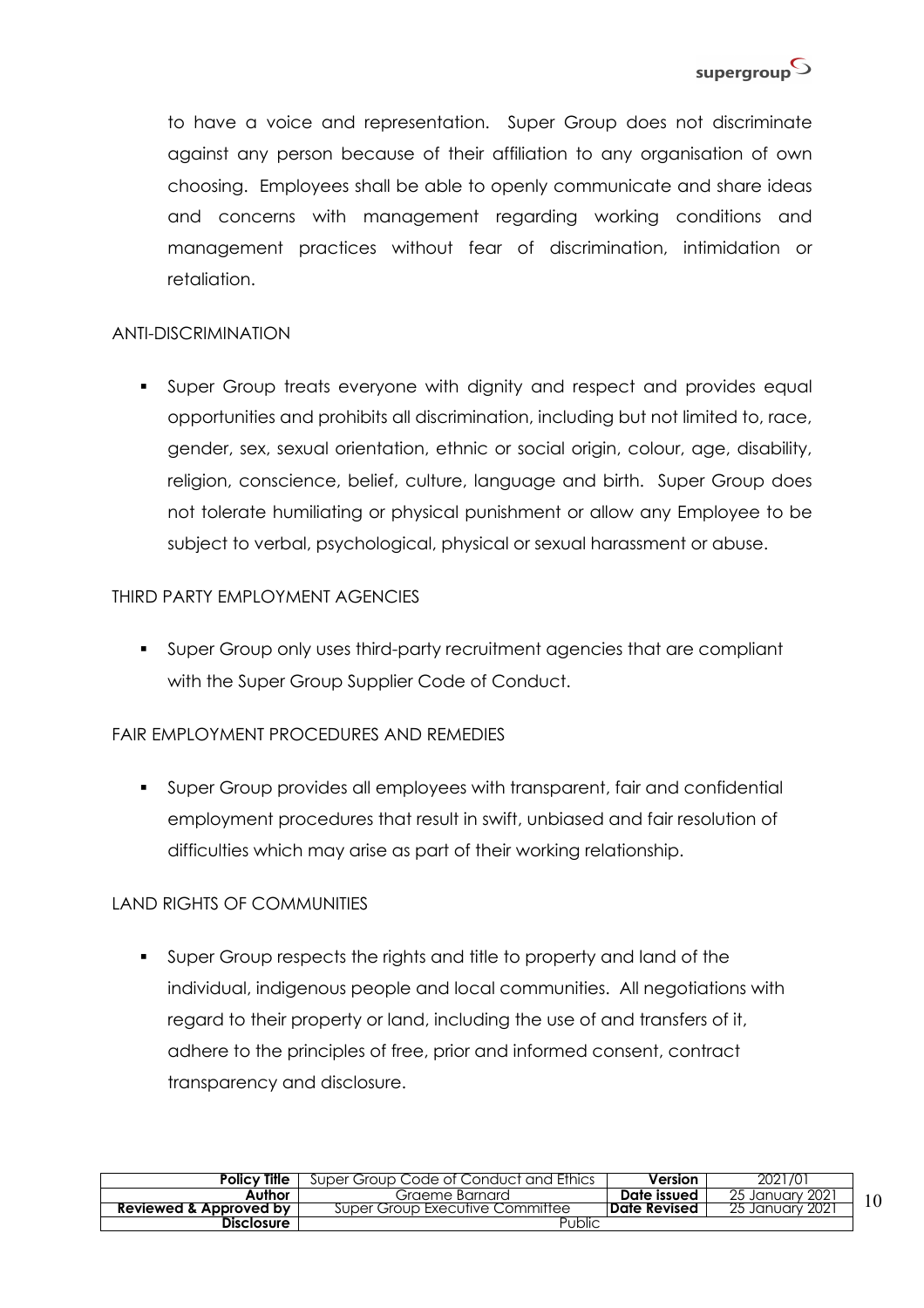

#### GRIEVANCE SYSTEMS

§ Super Group ensures that all employees have an effective mechanism to report grievances and that facilitates open communication between management and employees.

#### EMERGENCY PREPAREDNESS AND RESPONSE

§ Super Group continuously identifies and assesses potential emergency situations and in turn develops and implements emergency plans and response procedures that will minimize harm to life, environment, and property.

#### INCIDENT MANAGEMENT

§ Super Group has systems for workers to report health and safety incidents and near misses, as well as a system to investigate, track, and manage such reports. Super Group shall implement corrective action plans to mitigate risks, provide necessary medical treatment, and facilitate workers' return to work.

#### WORKING AND LIVING CONDITIONS

§ Super Group provides workers with reasonably accessible and clean toilet facilities and potable water.

### 8. Health and Safety

A commitment to Health and Safety sits at the very heart of our business. As such, Super Group will:

- **maintain compliance with the Occupational Health and Safety (OHS) laws and** regulations and any other relevant laws, regulations and codes of standards;
- **maintain evidence of its safety excellence and an OHS Management System;**
- § outline the identified OHS risk for activities and their systems and methods to

| <b>Policy Title</b>    | Super Group Code of Conduct and Ethics | Version              | 2021/01                |  |
|------------------------|----------------------------------------|----------------------|------------------------|--|
| Author                 | Graeme Barnard                         | Date issued          | 25 January 2021        |  |
| Reviewed & Approved by | Super Group Executive Committee        | <b>IDate Revised</b> | <u>25 January 2021</u> |  |
| <b>Disclosure</b>      | Public                                 |                      |                        |  |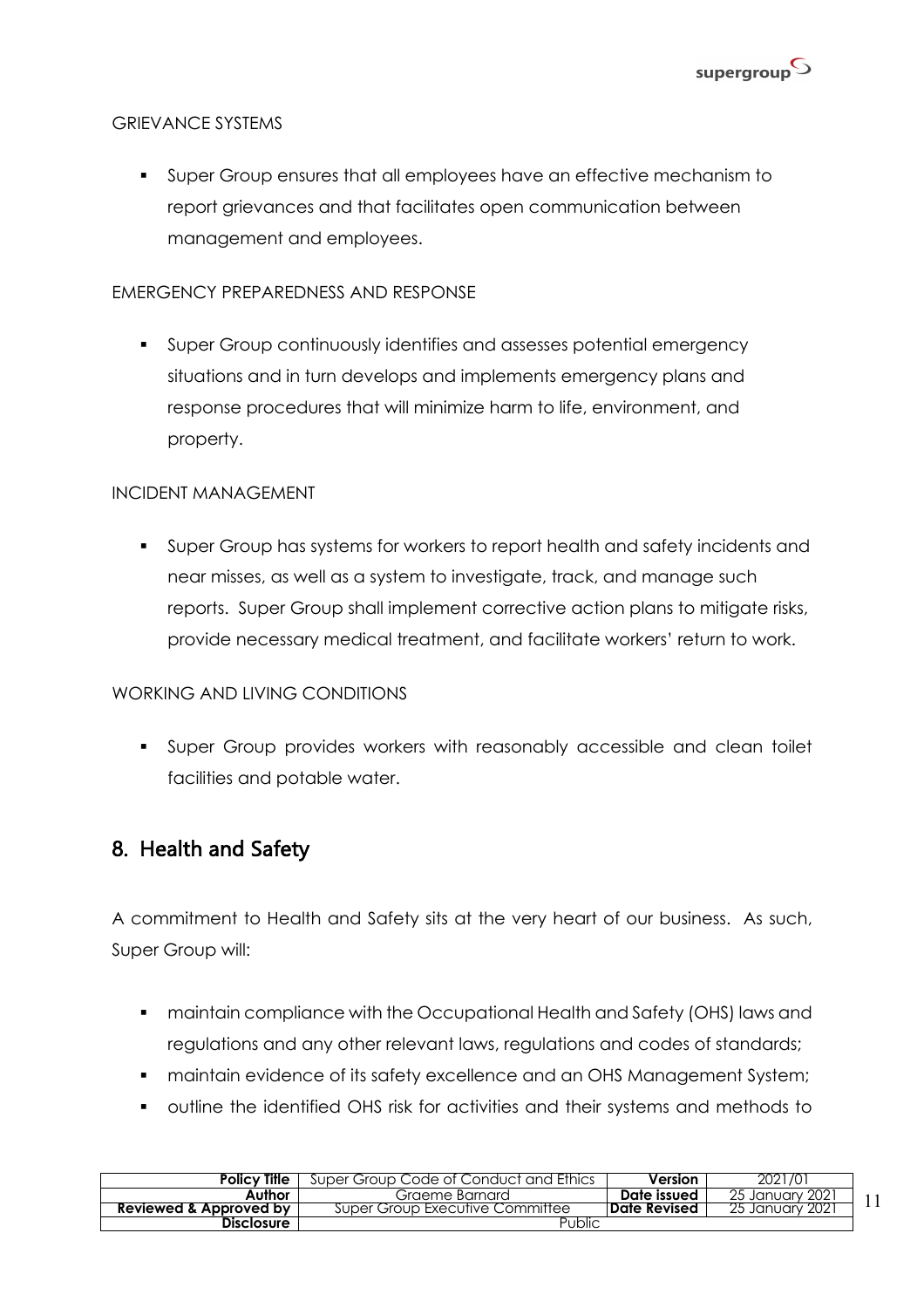

effectively manage those risks;

- § notify relevant authorities of any incidents and OHS performance associated with activities performed for Super Group; and
- § maintain adequate insurance coverage including workers compensation.

Super Group will take all reasonable steps to fully comply with all environmental, health and safety legislation and regulations.

Please refer to the Group Human Resources Policies and/or Supplementary Subsidiary/Division Human Resources Policies for Health and Safety Policies.

### 9. Transformation

Super Group recognises the importance of implementing a broad based black economic empowerment (B-BBEE) programme that addresses the inequalities of the past through a dedicated and ongoing process.

### 10. Employee Responsibilities

Super Group's employees are expected to abide by and live the Company's Code of Conduct & Ethics at all times. Employees have the responsibility to:

- § represent Super Group in a professional manner and ensure that personal and professional conduct does not bring Super Group into disrepute;
- work diligently with respect for timeframes and commitments;
- treat individuals fairly and with respect and not engage in discrimination, harassment or bullying behaviour of colleagues;
- be professional, helpful and courteous to colleagues, customers and suppliers;
- § deal in a fair and responsible manner with each of your colleagues, and Super Group's customers and suppliers;
- **•** comply with lawful instructions given by an authorised colleague;

| <b>Policy Title</b>    | Super Group Code of Conduct and Ethics | Version      | 2021/01                |  |
|------------------------|----------------------------------------|--------------|------------------------|--|
| Author                 | Graeme Barnard                         | Date issued  | 25 January 2021        |  |
| Reviewed & Approved by | Super Group Executive Committee        | Date Revised | <u>25 January 2021</u> |  |
| <b>Disclosure</b>      | Public                                 |              |                        |  |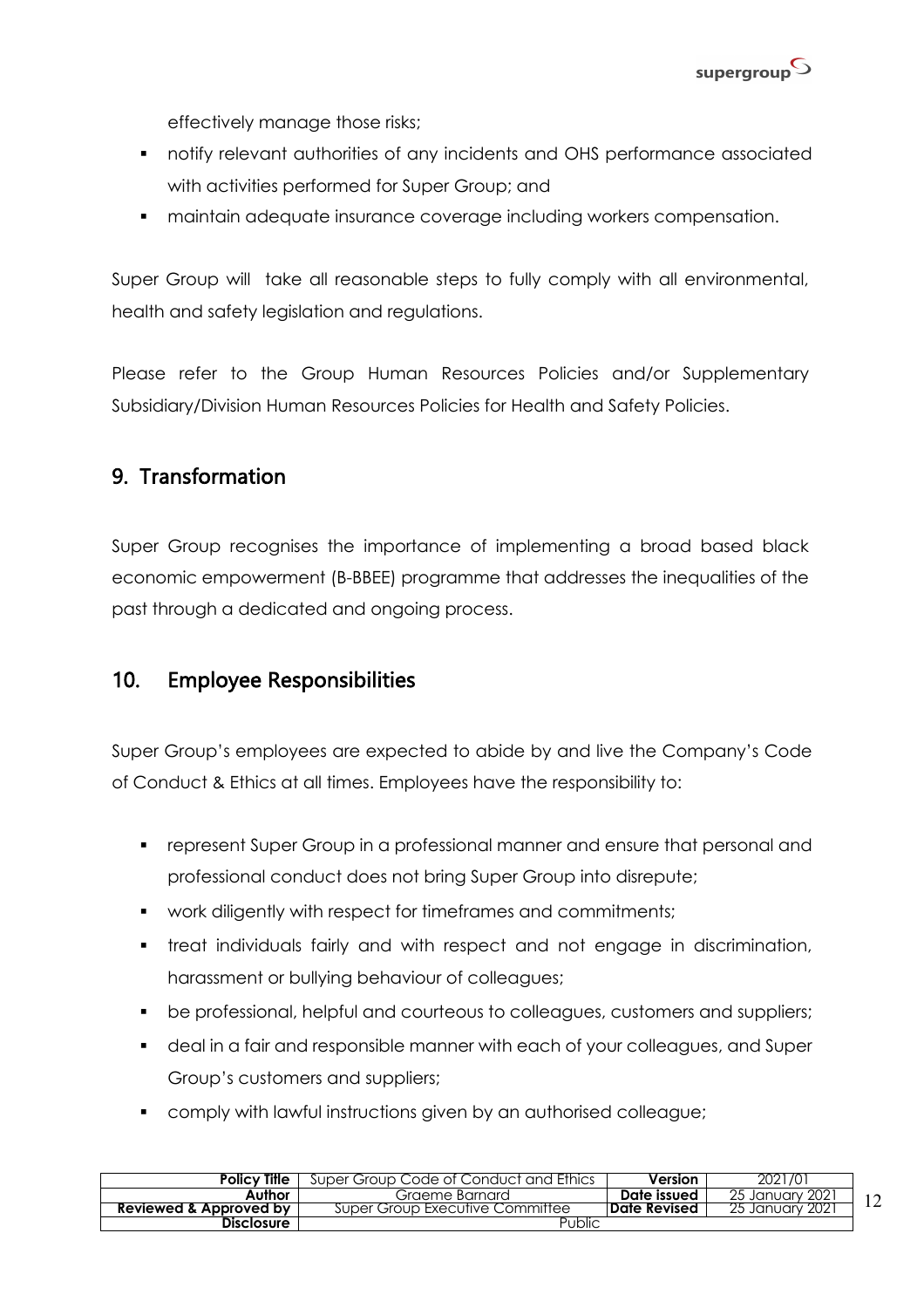

- **•** dress professionally and appropriately;
- be productive, work proactively and demonstrate initiative as appropriate;
- be open, inclusive and honest;
- be responsible and efficient in the use of work supplied resources;
- ensure that you do not use your position for personal gain;
- report conduct that breaches this Code or Super Group's policies; and
- not give any one supplier or customer unfair advantage.

Employees of Super Group are responsible for their own actions and for ensuring they are working in a manner consistent with this Code. Employees are also responsible for reporting events or omissions by others which breach the Code or any other Super Group policy or procedure. Any breaches can be reported (anonymously if desired) to direct line managers, who will escalate to a Senior Manager, or directly to Senior Management.

Employees should be aware that Super Group may take disciplinary action for breaches of the Code. This action may include counselling, official notification of unsatisfactory performance or dismissal.

### 11. Responsibilities to Sustainability

Super Group is committed to building a profitable and sustainable business for the benefit of all its stakeholders and the communities in which it operates. To this end, Super Group conducts its business in accordance with the all applicable environmental laws and regulations and engages in activities beneficial to the local community.

Environmental performance at Super Group is driven by a pragmatic, risk-based approach combined with a group-wide drive for efficient use of resources. We have regard for the environment and local community when carrying out our duties. We are committed to:

| <b>Policy Title</b>    | Super Group Code of Conduct and Ethics | Version              | 2021/01            |  |
|------------------------|----------------------------------------|----------------------|--------------------|--|
| Author                 | Graeme Barnard                         | Date issued          | 25 January 2021    |  |
| Reviewed & Approved by | Super Group Executive Committee        | <b>IDate Revised</b> | Tanuary 2021<br>25 |  |
| Disclosure             | Public                                 |                      |                    |  |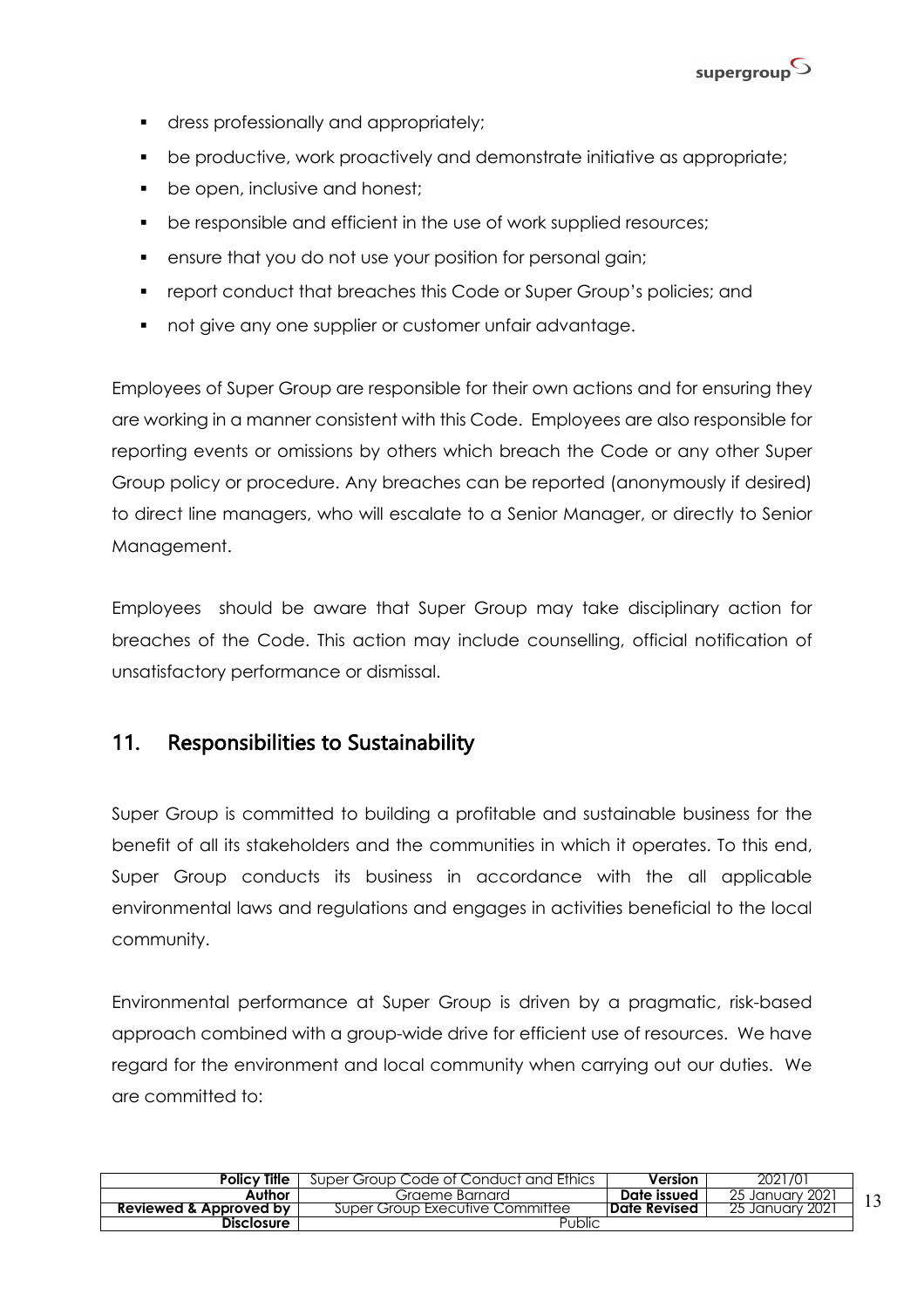

- § be compliant with all applicable laws and regulations to protect the environment;
- **•** maintain all legally required environmental permits, licenses, approvals and other certifications;
- improve our efficiency of energy, water, natural resource usage and handling and discharge of hazardous materials;
- cognisant that although Super Group does not operate in a manufacturing business, emissions are still produced through vehicle usage; we thus ensure that company vehicles are maintained strictly in accordance with manufacturer specification;
- § have appropriate policies and controls to effectively manage their environmental performance.
- committed to a programme of continuous improvement as well as improved quality of service and outputs delivered;
- consciously attempt to improve energy efficiency through usage patterns and by partnering with suppliers and stakeholders that bring cleaner and more efficient fuels to the market;
- § systematically identify, manage, reduce, and responsibly dispose of or recycle hazardous and non-hazardous waste;
- § systematically identify, control, and reduce wastewater produced by our operations;
- § regularly quantify, set targets, monitor progress, and reduce emissions of greenhouse gasses through conservation, use of clean energy, or other measures;
- § identify, control, monitor, and reduce noise generated by our facilities or equipment that affects boundary noise levels; and
- § regularly quantify, set targets, monitor progress, and reduce consumption of fossil fuel, water, hazardous substances, and natural resources through conservation, re-use, recycling, substitution, or other measures.

| <b>Policy Title</b>    | Super Group Code of Conduct and Ethics | Version              | 2021/01                |  |
|------------------------|----------------------------------------|----------------------|------------------------|--|
| Author                 | Graeme Barnard                         | Date issued          | 25 January 2021        |  |
| Reviewed & Approved by | Super Group Executive Committee        | <b>IDate Revised</b> | <u>25 January 2021</u> |  |
| <b>Disclosure</b>      | Public                                 |                      |                        |  |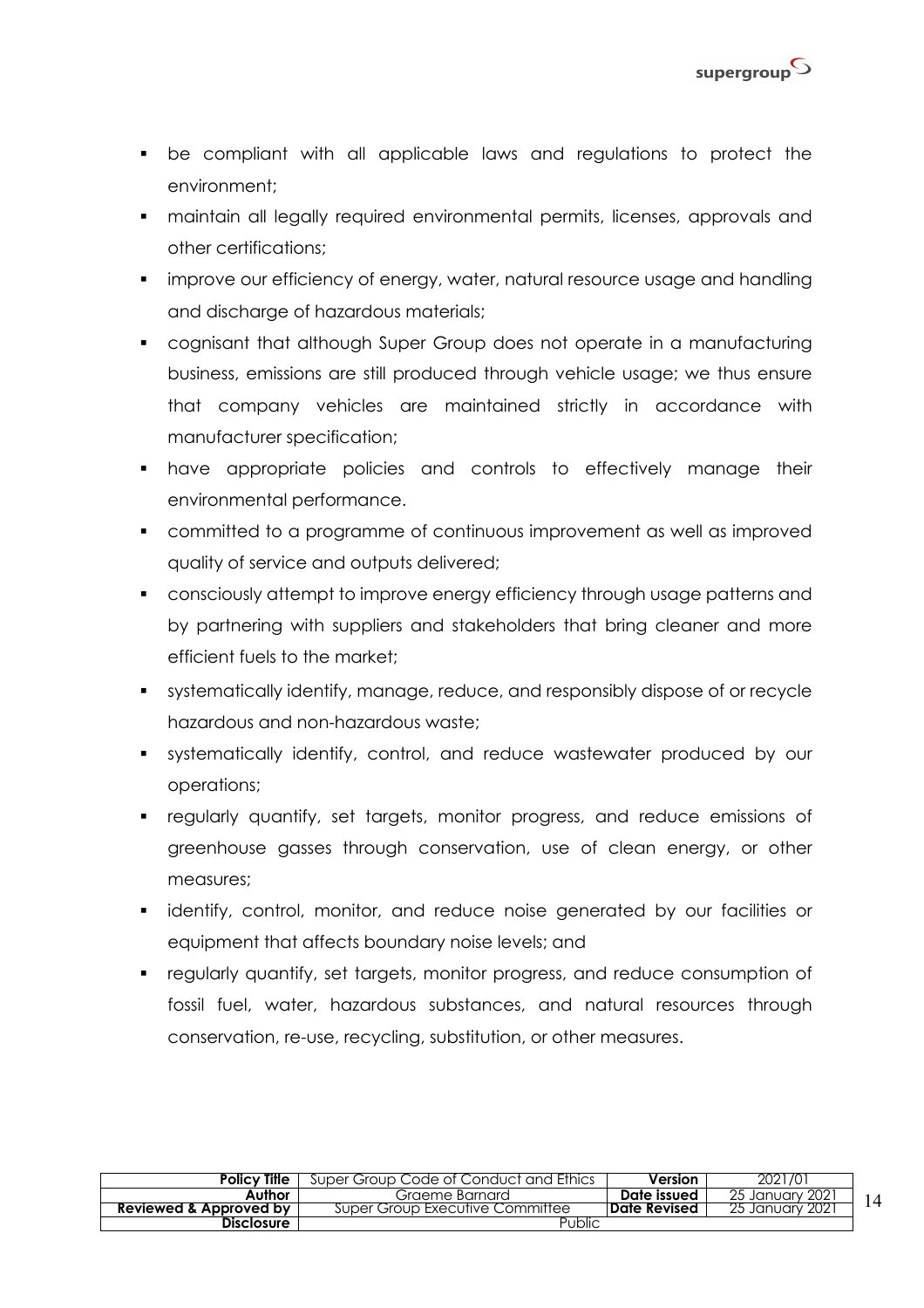

### 12. Supplier's Responsibilities

Please refer to the Super Group's Supplier Code of Conduct.

### 13. Non Compliance

Super Group strongly supports a culture of speaking up for both suppliers and their employees without fear of retaliation against those who report actual or suspected breaches.

Employees, workers or contractors may report actual or suspected breaches of this Code to Super Group by phone or online. Reports can be submitted confidentially and anonymously through the Be Heard platform.

Super Group has an anti-crime policy that addresses crime in general, including fraud and corruption. Our internal Audit and Risk Department is very active and makes use of both reactive and proactive methods in dealing with criminal or other unacceptable behaviour.

Super Group also makes use of an external service provider (Be Heard) to facilitate and handle the reporting of dishonesty, fraud and other inappropriate behaviour in the workplace.

Be Heard contact details:-

- § Telephone: 0800 007 117
- § SMS: 44666
- § E-mail: Tip-off@beheard.co.za

Whistle-blowers may contact Be Heard with anonymous tip-offs 24-hours a day, 365 days a year.

| <b>Policy Title</b>               | Super Group Code of Conduct and Ethics | Version              | 2021/01         |  |
|-----------------------------------|----------------------------------------|----------------------|-----------------|--|
| Author                            | Graeme Barnard                         | Date issued          | 25 January 2021 |  |
| <b>Reviewed &amp; Approved by</b> | Super Group Executive Committee        | <b>IDate Revised</b> | 25 January 2021 |  |
| Disclosure                        | Public                                 |                      |                 |  |